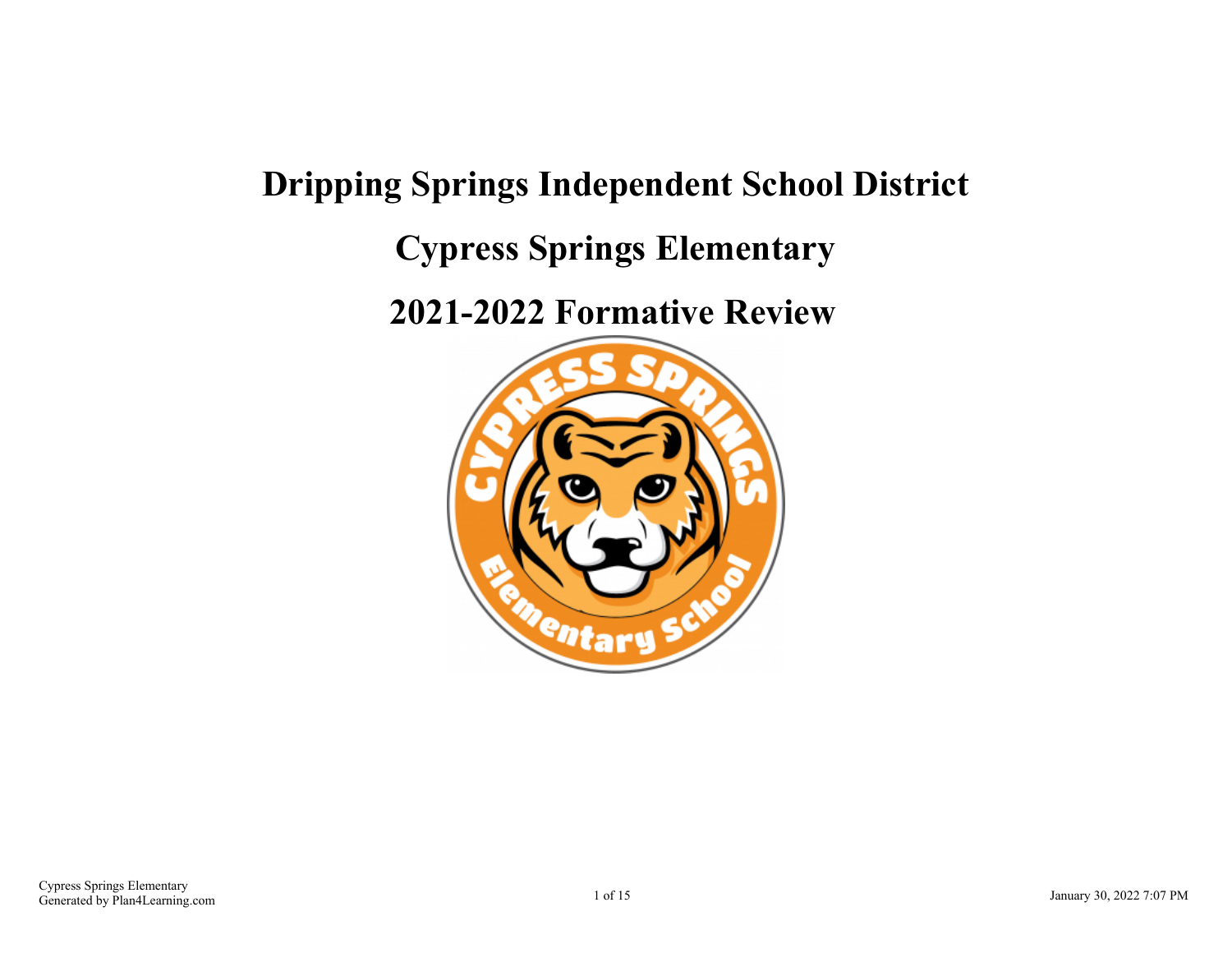# **Mission Statement**

We Trust. We Accept. We Persevere.

TAP into your POWER!

# **Vision**

Cypress Springs Elementary, where life-changers TAP into POWER.

# **Value Statement**

Everyone can be a leader.

Everyone has genius.

Change starts with me.

Educators empower students to lead their own learning.

Educators and families partner to develop the whole person.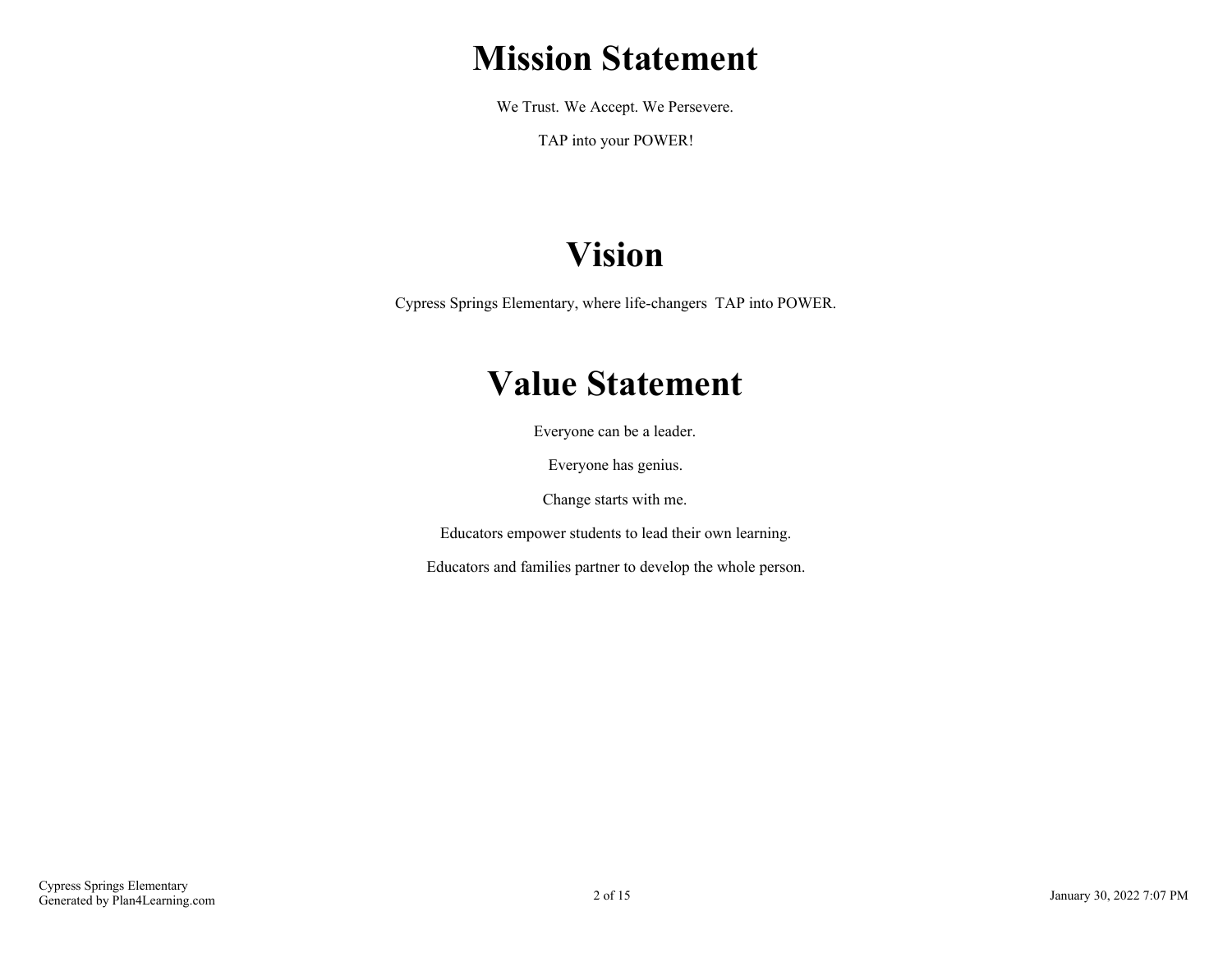## **Table of Contents**

| ٧<br>I<br>I<br>۰,<br>۰, |
|-------------------------|
|-------------------------|

| Goals                                                                                                                                                                                                                                                                                                                                                |          |
|------------------------------------------------------------------------------------------------------------------------------------------------------------------------------------------------------------------------------------------------------------------------------------------------------------------------------------------------------|----------|
| Goal 1: Student Achievement: DSISD Life Changers will holistically and strategically develop and support the academic growth of all students.                                                                                                                                                                                                        |          |
| Goal 2: Staff Quality, Recruitment, and Retention: Support the vision and mission of the district by placing a Life Changer in every position.                                                                                                                                                                                                       | $\Omega$ |
| Goal 3: School Culture, Communication, and Compliance: All students will be educated in a safe environment that promotes collaborative and positive communication<br>within the organization that effectively and efficiently manages operational, programmatic, and fiscal compliance.                                                              | 10       |
| Goal 4: Social-Emotional, Mental, and Health Wellness: DSISD will support and enhance students' social and emotional skills, attitudes, relationships, academic<br>performance, and perceptions of classroom and school climate through comprehensive social-emotional/counseling and health wellness programs designed to address<br>student needs. | 12       |
| Goal 5: Parent Engagement: DSISD will increase parent engagement and stakeholder involvement at both the campus and district level by making families feel welcomed<br>through building meaningful connections and increased communication throughout the district and on all campuses.                                                              | 13       |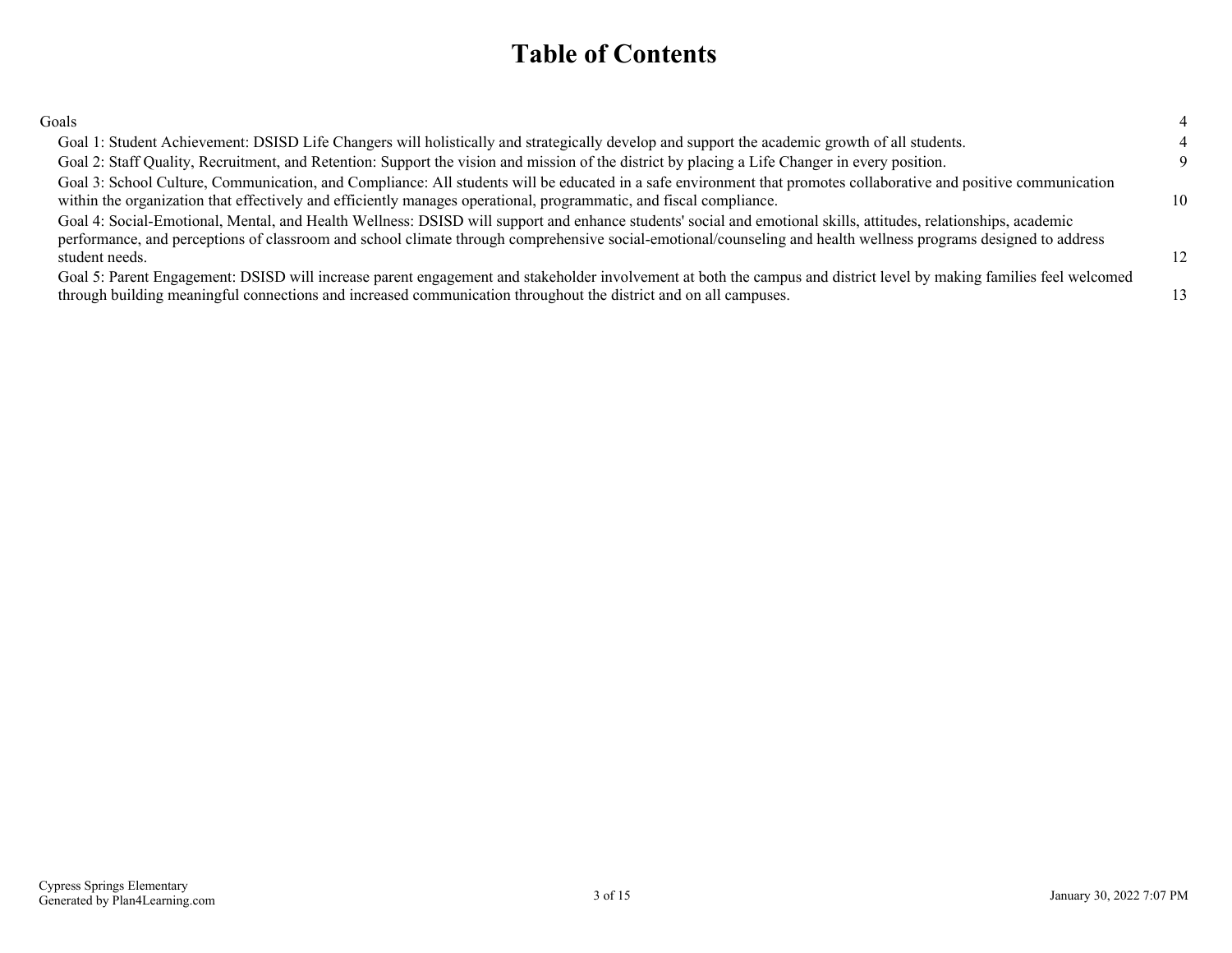# **Goals**

<span id="page-3-0"></span>**Goal 1:** Student Achievement:

DSISD Life Changers will holistically and strategically develop and support the academic growth of all students.

## **Performance Objective 1:** Students will demonstrate growth from previous years as measured by multiple data sources.

### **HB3 Goal**

**Evaluation Data Sources:** STAAR/EOC/TELPAS/MAP/DRA/CLI Engage/TPRI/Tejas Lee/TX KEA/Common Formative Assessments/Attendance/Course Completion/Professional Learning Opportunities/

| <b>Strategy 1 Details</b>                                                                                                                                                                                                                                                                                                                                                                                                                                        | <b>Reviews</b> |            |     |                  |
|------------------------------------------------------------------------------------------------------------------------------------------------------------------------------------------------------------------------------------------------------------------------------------------------------------------------------------------------------------------------------------------------------------------------------------------------------------------|----------------|------------|-----|------------------|
| Strategy 1: Instruction: The campus will provide TEKS-based, evidence-based, instructional resources, instructional                                                                                                                                                                                                                                                                                                                                              | Formative      |            |     | <b>Summative</b> |
| planning, professional development, and instructional technology across all subject areas. The campus will continue to<br>utilize small group instruction to enhance reading and math. At Cypress Springs Elementary, teachers will meet with Tier 1                                                                                                                                                                                                             | <b>Sept</b>    | <b>Nov</b> | Mar | May              |
| students 2-3 times per week, Tier 2 students 3-4 times per week, and Tier 3 students daily.                                                                                                                                                                                                                                                                                                                                                                      |                |            |     |                  |
| Strategy's Expected Result/Impact: All classroom teachers create small group reading and small group math<br>lesson plans.                                                                                                                                                                                                                                                                                                                                       | 20%            | 50%        |     |                  |
| Staff Responsible for Monitoring: Principal, Assistant Principal, and Instructional Coach                                                                                                                                                                                                                                                                                                                                                                        |                |            |     |                  |
|                                                                                                                                                                                                                                                                                                                                                                                                                                                                  |                |            |     |                  |
| <b>Strategy 2 Details</b>                                                                                                                                                                                                                                                                                                                                                                                                                                        | <b>Reviews</b> |            |     |                  |
| <b>Strategy 2:</b> Reading/Writing/ELAR: The campus will continue to utilize small group instruction to enhance reading and                                                                                                                                                                                                                                                                                                                                      |                | Formative  |     | <b>Summative</b> |
|                                                                                                                                                                                                                                                                                                                                                                                                                                                                  |                |            |     |                  |
| writing.                                                                                                                                                                                                                                                                                                                                                                                                                                                         | <b>Sept</b>    | <b>Nov</b> | Mar | May              |
| Strategy's Expected Result/Impact: Teachers will meet with small groups of students during core content<br>instruction and during What I Need (WIN) time. Small group instruction will be reflected in daily schedules and<br>observed through classroom visits. The ELAR Vertical Team will meet three times per semester to ensure<br>alignment with experiences.<br>Staff Responsible for Monitoring: Principal, Assistant Principal, and Instructional Coach | 20%            | 50%        |     |                  |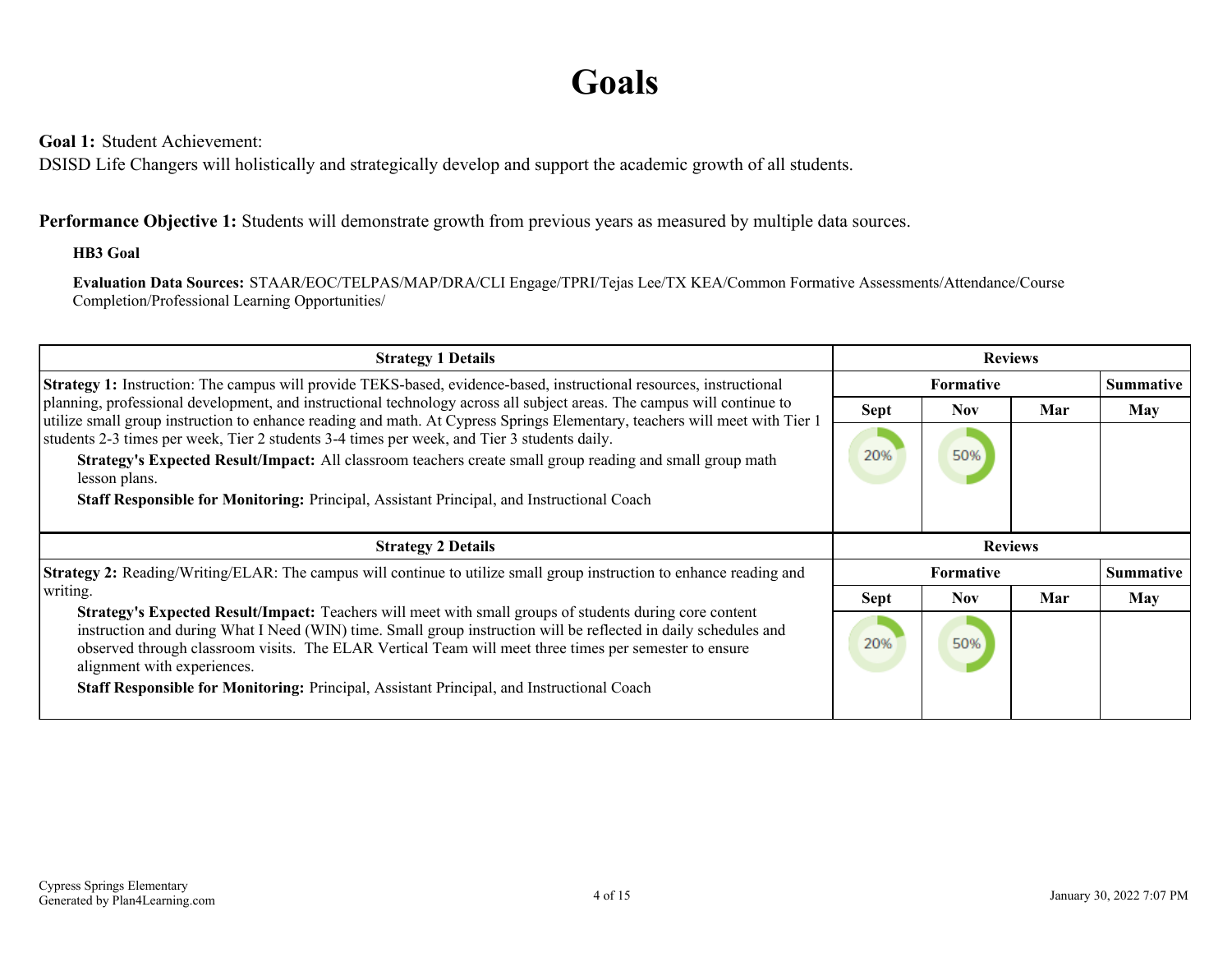| <b>Strategy 3 Details</b>                                                                                                                                                                                                                                                                                                                                                                                                                                                                       | <b>Reviews</b> |            |                |                  |
|-------------------------------------------------------------------------------------------------------------------------------------------------------------------------------------------------------------------------------------------------------------------------------------------------------------------------------------------------------------------------------------------------------------------------------------------------------------------------------------------------|----------------|------------|----------------|------------------|
| Strategy 3: Math: The campus will continue to utilize small group instruction to enhance math. Number Corner will be                                                                                                                                                                                                                                                                                                                                                                            |                | Formative  |                |                  |
| utilized to ensure numeracy is strengthened.                                                                                                                                                                                                                                                                                                                                                                                                                                                    | <b>Sept</b>    | <b>Nov</b> | Mar            | May              |
| Strategy's Expected Result/Impact: Teachers will meet with small groups of students during core content<br>instruction and during What I Need (WIN) time. Small group instruction will be reflected in daily schedules and<br>observed through classroom visits. Number Corner will be provided to each classroom teacher and the time will<br>be reflected in the classroom daily schedule. The Math Vertical Team will meet three times per semester to<br>ensure alignment with experiences. | 15%            | 70%        |                |                  |
| Staff Responsible for Monitoring: Principal, Assistant Principal, and Instructional Coach                                                                                                                                                                                                                                                                                                                                                                                                       |                |            |                |                  |
| <b>Strategy 4 Details</b>                                                                                                                                                                                                                                                                                                                                                                                                                                                                       |                |            | <b>Reviews</b> |                  |
| <b>Strategy 4:</b> Science: The campus will ensure experiential learning during science instruction. Professional Development                                                                                                                                                                                                                                                                                                                                                                   |                | Formative  |                | <b>Summative</b> |
| and necessary science manipulatives, and vertical teaming will set the foundation for success.<br>Strategy's Expected Result/Impact: The campus STEAM Lab will house science manipulatives and materials                                                                                                                                                                                                                                                                                        | <b>Sept</b>    | <b>Nov</b> | Mar            | May              |
| for hands-on learning. Lesson plans and classroom visits will reflect experiential learning. The Science Vertical<br>Team will meet three times per semester to ensure alignment with experiences.<br>Staff Responsible for Monitoring: Principal, Assistant Principal, and Instructional Coach                                                                                                                                                                                                 | 20%            | 70%        |                |                  |
| <b>Strategy 5 Details</b>                                                                                                                                                                                                                                                                                                                                                                                                                                                                       | <b>Reviews</b> |            |                |                  |
| Strategy 5: Social Studies/Humanities: The campus will integrate information text, such as historical reading selections<br>beyond the social studies class to enhance other content areas.                                                                                                                                                                                                                                                                                                     |                | Formative  |                | <b>Summative</b> |
| Strategy's Expected Result/Impact: Classroom teachers will access content such as NewsELA to support                                                                                                                                                                                                                                                                                                                                                                                            | <b>Sept</b>    | <b>Nov</b> | Mar            | <b>May</b>       |
| social studies TEKS. Lesson plans and classroom visits will reflect social studies integration. The Social Studies<br>Vertical Team will meet three times per semester to ensure alignment with reading selections.<br>Staff Responsible for Monitoring: Principal, Assistant Principal, and Instructional Coach                                                                                                                                                                                | 20%            | 70%        |                |                  |
| <b>Strategy 6 Details</b>                                                                                                                                                                                                                                                                                                                                                                                                                                                                       |                |            | <b>Reviews</b> |                  |
| <b>Strategy 6:</b> Essentials: The campus will provide instruction in music, art, and physical education.                                                                                                                                                                                                                                                                                                                                                                                       |                | Formative  |                | <b>Summative</b> |
| Strategy's Expected Result/Impact: The campus will provide art, music, and PE on a rotating basis.                                                                                                                                                                                                                                                                                                                                                                                              | <b>Sept</b>    | <b>Nov</b> | Mar            | May              |
| Staff Responsible for Monitoring: Principal, Assistant Principal, and Instructional Coach                                                                                                                                                                                                                                                                                                                                                                                                       | 100%           | 100%       | 100%           |                  |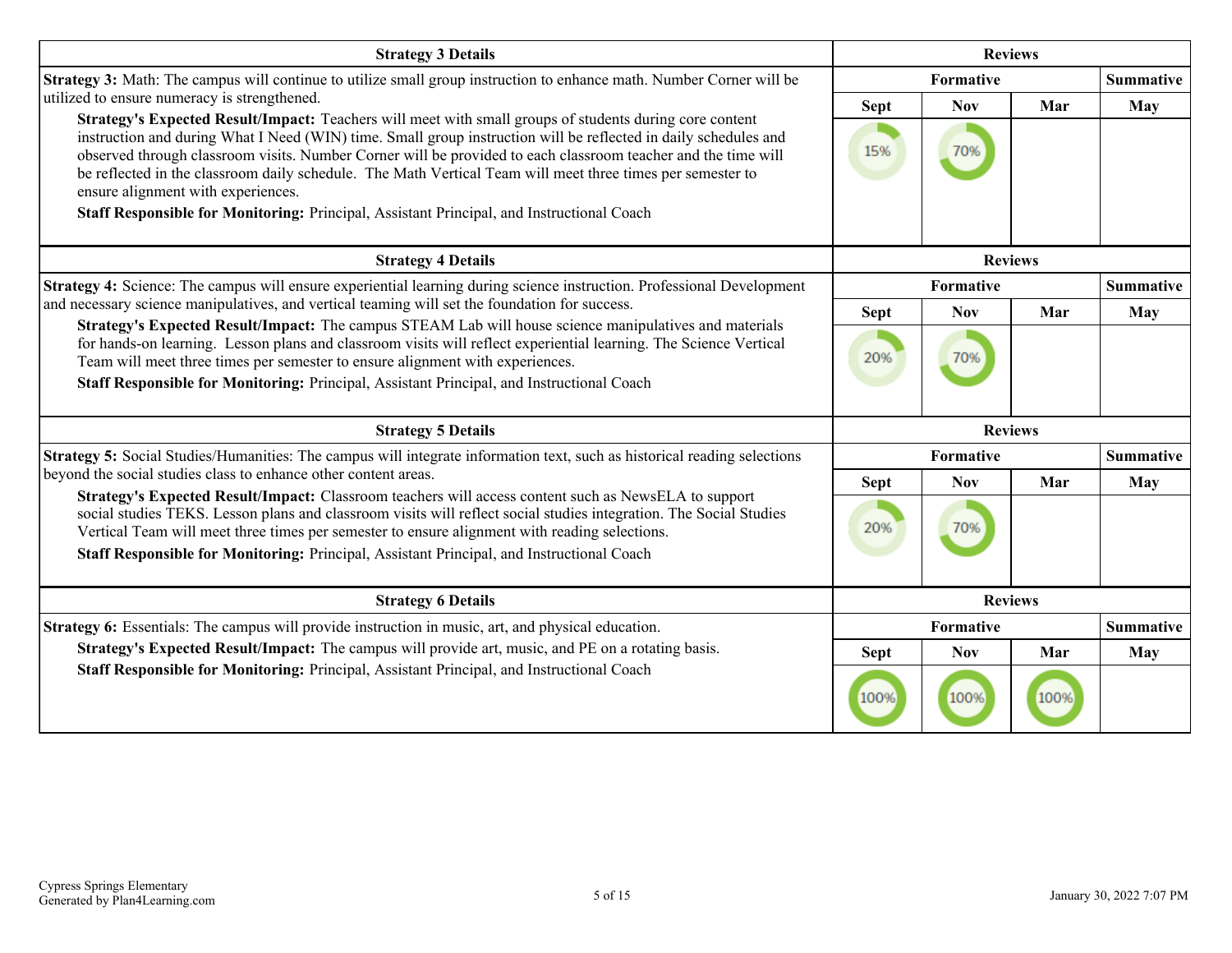| <b>Strategy 7 Details</b>                                                                                                                                                                                                                                                                                                                                                               | <b>Reviews</b>   |                  |                |                  |
|-----------------------------------------------------------------------------------------------------------------------------------------------------------------------------------------------------------------------------------------------------------------------------------------------------------------------------------------------------------------------------------------|------------------|------------------|----------------|------------------|
| Strategy 7: Progress Monitoring: Teachers will monitor student progress through regular universal screeners for reading                                                                                                                                                                                                                                                                 | Formative        |                  |                | <b>Summative</b> |
| and math and utilize Eduphoria for data analysis.                                                                                                                                                                                                                                                                                                                                       | <b>Sept</b>      | <b>Nov</b>       | Mar            | May              |
| Strategy's Expected Result/Impact: The campus will utilize the universal screener three times per year: the<br>beginning of the year, middle of the year, and end of the year. The MTSS case manager will meet with the<br>teachers to create action plans based on student needs.<br>Staff Responsible for Monitoring: Principal, Assistant Principal, Instructional Coach, and Campus | 20%              | 50%              |                |                  |
| Interventionist<br><b>Strategy 8 Details</b>                                                                                                                                                                                                                                                                                                                                            |                  |                  | <b>Reviews</b> |                  |
| Strategy 8: Multi-Tiered System of Support (Response to Intervention): Teachers will identify struggling learners through                                                                                                                                                                                                                                                               |                  | Formative        |                | <b>Summative</b> |
| the MTSS process and provide instructional methods such as intervention/tutorials for all students in math and ELAR.                                                                                                                                                                                                                                                                    | <b>Sept</b>      | <b>Nov</b>       | Mar            | May              |
| Strategy's Expected Result/Impact: The MTSS team will meet on a regular basis to review student needs both<br>academically and behaviorally.<br>Staff Responsible for Monitoring: Principal, Assistant Principal. Instructional Coach, Counselor, and the<br>Campus Interventionist                                                                                                     | 20%              | 70%              | 100%           |                  |
| <b>Strategy 9 Details</b>                                                                                                                                                                                                                                                                                                                                                               |                  |                  | <b>Reviews</b> |                  |
| Strategy 9: Data and Assessment: The campus will utilize district assessment procedures to support teachers in the analysis                                                                                                                                                                                                                                                             | <b>Formative</b> | <b>Summative</b> |                |                  |
| of data and in making real-time adjustments to both classroom and student-specific instruction. At Cypress Springs<br>Elementary, the campus will meet weekly in grade level Professional Learning Communities (PLC) to analyze learner                                                                                                                                                 | <b>Sept</b>      | <b>Nov</b>       | Mar            | May              |
| evidence and plan for the next steps (enrichment/intervention).<br>Strategy's Expected Result/Impact: Weekly PLC meetings; Agendas; Student data<br>Staff Responsible for Monitoring: Principal, Assistant Principal, and Instructional Coach                                                                                                                                           | 20%              | 70%              |                |                  |
| <b>Strategy 10 Details</b>                                                                                                                                                                                                                                                                                                                                                              |                  | <b>Reviews</b>   |                |                  |
| Strategy 10: English Learners: The campus will focus on the development of academic language proficiency level                                                                                                                                                                                                                                                                          |                  | <b>Formative</b> |                | <b>Summative</b> |
| descriptions for listening, speaking, reading and writing.<br>Strategy's Expected Result/Impact: Teachers will utilize research-based practices to support ELPS. Provide                                                                                                                                                                                                                | <b>Sept</b>      | <b>Nov</b>       | Mar            | <b>May</b>       |
| professional learning opportunities to meet the language needs of English Learners. Monitor language acquisition<br>through local assessments and TELPAS.<br>Staff Responsible for Monitoring: Principal, Assistant Principal, and Instructional Coach                                                                                                                                  | 5%               | 70%              |                |                  |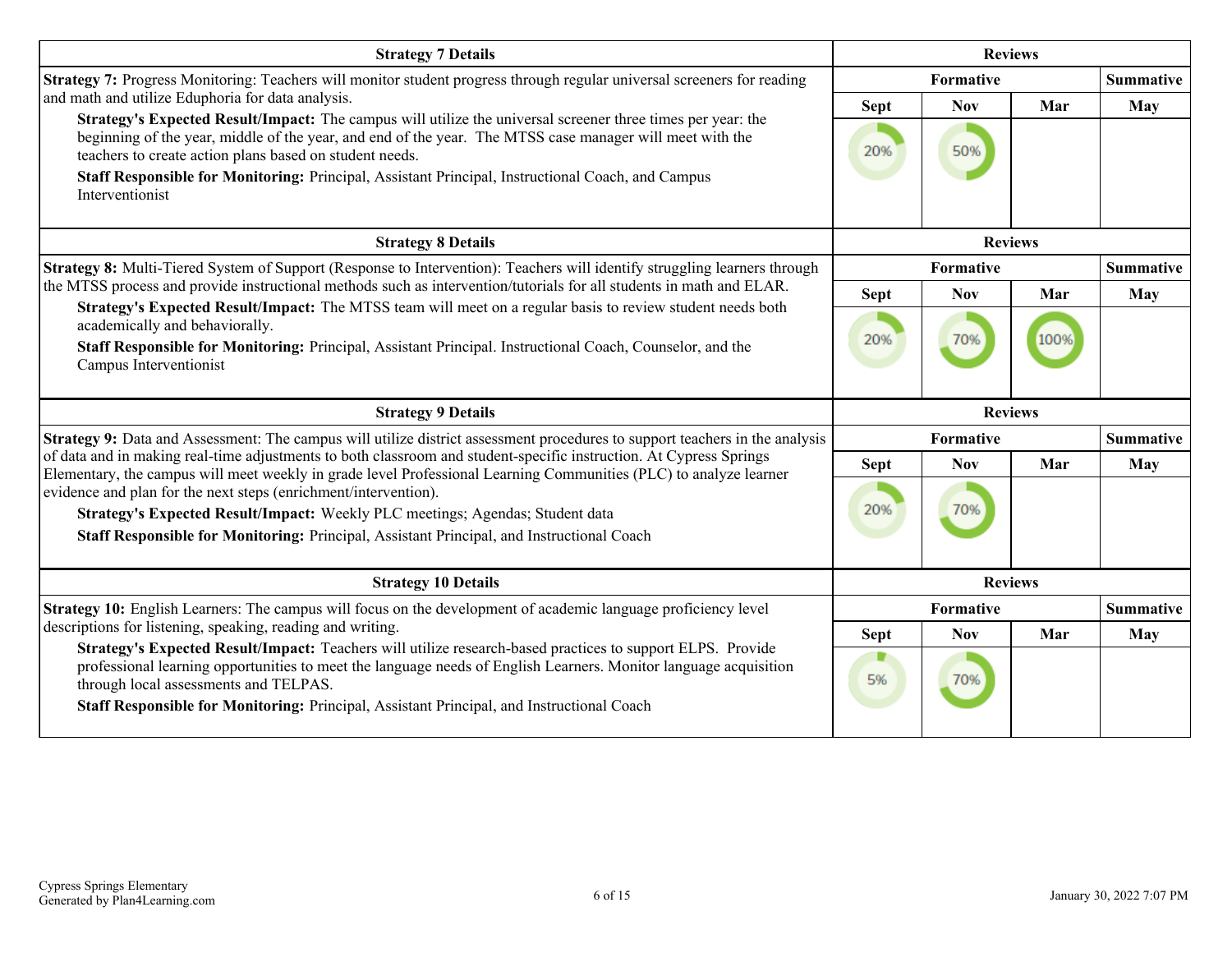| <b>Strategy 11 Details</b>                                                                                                                                                                                                                                                                                                                                                                                                                                                                                                                                          | <b>Reviews</b>     |                   |     |                  |
|---------------------------------------------------------------------------------------------------------------------------------------------------------------------------------------------------------------------------------------------------------------------------------------------------------------------------------------------------------------------------------------------------------------------------------------------------------------------------------------------------------------------------------------------------------------------|--------------------|-------------------|-----|------------------|
| Strategy 11: Special Education Services: The campus will focus on purposeful instructional planning to enhance content                                                                                                                                                                                                                                                                                                                                                                                                                                              |                    | Formative         |     |                  |
| knowledge of special education teachers for increased academic achievement of students receiving services as identified<br>through the ARD process and documented in their IEP. The campus will follow district established procedures for child<br>find, referrals, and evaluations.<br>Strategy's Expected Result/Impact: Ensure compliance with Special Education programming. Provide<br>necessary training and support to meet the needs of various abilities.<br>Staff Responsible for Monitoring: Principal and Assistant Principal                          | <b>Sept</b><br>20% | <b>Nov</b><br>70% | Mar | <b>May</b>       |
| <b>Strategy 12 Details</b>                                                                                                                                                                                                                                                                                                                                                                                                                                                                                                                                          |                    | <b>Reviews</b>    |     |                  |
| Strategy 12: Dyslexia Services: Students with dyslexia will be identified and evaluated in a timely manner.                                                                                                                                                                                                                                                                                                                                                                                                                                                         |                    | Formative         |     | <b>Summative</b> |
| Accommodations and systematic and multi-sensory instruction aligned to the requirements of the Texas Dyslexia Handbook<br>will be provided.                                                                                                                                                                                                                                                                                                                                                                                                                         | <b>Sept</b>        | <b>Nov</b>        | Mar | <b>May</b>       |
| Strategy's Expected Result/Impact: Ensure program compliance. Provide support with scheduling, ongoing<br>professional training, and resources.<br>Staff Responsible for Monitoring: Principal and Assistant Principal                                                                                                                                                                                                                                                                                                                                              | 20%                | 70%               |     |                  |
| <b>Strategy 13 Details</b>                                                                                                                                                                                                                                                                                                                                                                                                                                                                                                                                          | <b>Reviews</b>     |                   |     |                  |
| Strategy 13: 504 Services: Campus administrators will ensure documentation of student accommodations based on                                                                                                                                                                                                                                                                                                                                                                                                                                                       |                    | Formative         |     | <b>Summative</b> |
| evaluations/data and aligned directly to the student's disability. Teachers will access their student's 504 plans and<br>consistently provide the agreed upon accommodations to ensure ADA compliance for all students with disabilities. The<br>campus will adhere to established procedures for child find, referrals and evaluations.<br>Strategy's Expected Result/Impact: Ensure program compliance. Provide support with training, ongoing<br>professional development, and resources.<br>Staff Responsible for Monitoring: Principal and Assistant Principal | <b>Sept</b><br>20% | <b>Nov</b><br>70% | Mar | <b>May</b>       |
| <b>Strategy 14 Details</b>                                                                                                                                                                                                                                                                                                                                                                                                                                                                                                                                          |                    | <b>Reviews</b>    |     |                  |
| Strategy 14: Accelerated Instruction for At-Risk Students: Accelerated instruction will be provided for all students not                                                                                                                                                                                                                                                                                                                                                                                                                                            |                    | Formative         |     | <b>Summative</b> |
| meeting the minimum standard on state assessments. These supplemental instructional opportunities can be provided by<br>enrichment classes and other methods during the school year and/or during summer school programs.                                                                                                                                                                                                                                                                                                                                           | <b>Sept</b>        | <b>Nov</b>        | Mar | <b>May</b>       |
| Strategy's Expected Result/Impact: Teachers will meet with small groups of students during core content<br>instruction and during Whatever I Need (WIN) time. Small group instruction will be reflected in daily schedules<br>and observed through classroom visits. Individualized intervention plans will be developed through MTSS and<br>progress monitored. WIN time will be master scheduled for K-5.<br>Staff Responsible for Monitoring: Principal, Assistant Principal, and Campus Interventionist                                                         | 20%                | 70%               |     |                  |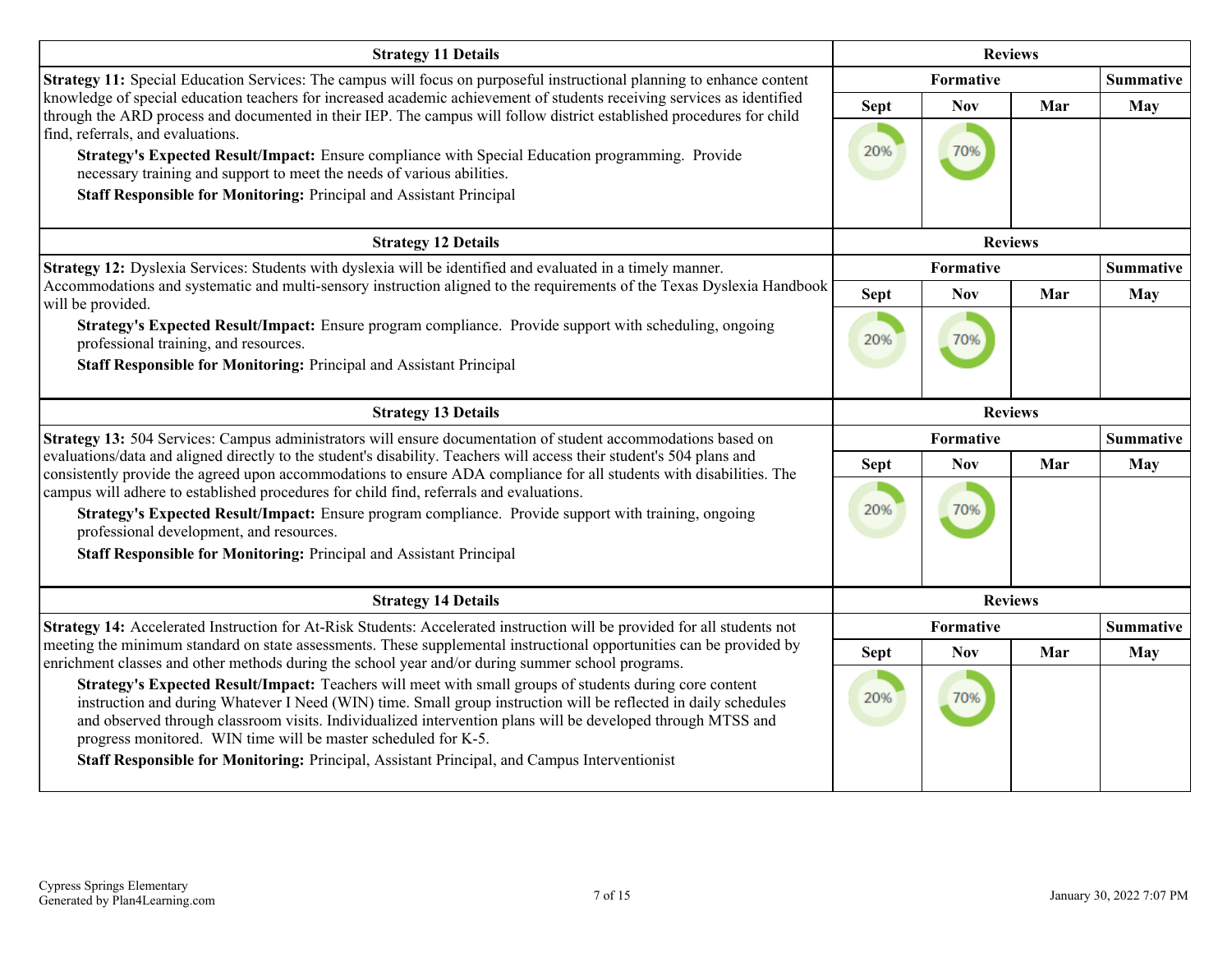| <b>Strategy 15 Details</b>                                                                                                                                                                                                                                                                                                                                                                    | <b>Reviews</b> |            |                |                  |
|-----------------------------------------------------------------------------------------------------------------------------------------------------------------------------------------------------------------------------------------------------------------------------------------------------------------------------------------------------------------------------------------------|----------------|------------|----------------|------------------|
| <b>Strategy 15:</b> Gifted and Talented: Teachers of GT students will receive the appropriate amount of professional                                                                                                                                                                                                                                                                          |                | Formative  |                | <b>Summative</b> |
| development (30 hours initial training, 6-hour annual update). The campus will adhere to established guidelines for GT<br>nominations, screening, selection, and placement.                                                                                                                                                                                                                   | <b>Sept</b>    | <b>Nov</b> | Mar            | <b>May</b>       |
| Strategy's Expected Result/Impact: Ensure program compliance. Provide support with scheduling,<br>professional development, and resources.<br>Staff Responsible for Monitoring: Principal, Assistant Principal, and Instructional Coach                                                                                                                                                       | 20%            | 70%        |                |                  |
| <b>Strategy 16 Details</b>                                                                                                                                                                                                                                                                                                                                                                    |                |            | <b>Reviews</b> |                  |
| Strategy 16: Early Childhood: Pre-K curriculum will be based upon the Pre-K guidelines aligned to the Kindergarten                                                                                                                                                                                                                                                                            |                | Formative  |                | Summative        |
| curriculum and will focus on early childhood literacy and mathematics.                                                                                                                                                                                                                                                                                                                        | <b>Sept</b>    | <b>Nov</b> | Mar            | <b>May</b>       |
| Strategy's Expected Result/Impact: Provide support with scheduling, professional development, and resources.<br>Utilize ESGI to monitor skill acquisition in literacy and mathematics.<br>Staff Responsible for Monitoring: Principal, Assistant Principal, and Instructional Coach                                                                                                           | 20%            | 70%        |                |                  |
| <b>Strategy 17 Details</b>                                                                                                                                                                                                                                                                                                                                                                    |                |            | <b>Reviews</b> |                  |
| Strategy 17: Kindergarten: The campus will provide resources to parents to ensure a smooth transition from early                                                                                                                                                                                                                                                                              |                | Formative  |                | <b>Summative</b> |
| childhood programs such as PK, daycare, and at home-based childcare. The campus will host Kindergarten Round-Up,<br>Meet the Teacher Night, and Parent Orientation to support the transition.                                                                                                                                                                                                 | <b>Sept</b>    | <b>Nov</b> | Mar            | <b>May</b>       |
| Strategy's Expected Result/Impact: Provide support with scheduling and resources.<br>Staff Responsible for Monitoring: Principal, Assistant Principal, and Instructional Coach                                                                                                                                                                                                                | 20%            | 60%        |                |                  |
| <b>Strategy 18 Details</b>                                                                                                                                                                                                                                                                                                                                                                    |                |            | <b>Reviews</b> |                  |
| <b>Strategy 18:</b> Technology: The campus will provide innovative practices such as blended learning, to enhance digital                                                                                                                                                                                                                                                                     |                | Formative  |                | <b>Summative</b> |
| citizenship, implement technology and digital learning lessons while delivering instruction. The campus provides access to<br>technology (hardware and software) for the purposes of teaching and learning for students and staff.                                                                                                                                                            | <b>Sept</b>    | <b>Nov</b> | Mar            | <b>May</b>       |
| Strategy's Expected Result/Impact: Provide support with scheduling, professional development, and resources.<br>At Cypress Springs, one strand of professional learning each month will encompass technology in order to<br>enhance student learning.<br>Staff Responsible for Monitoring: Principal, Assistant Principal, Instructional Coach, and Facilitator of<br>Learning and Innovation | 20%            | 70%        |                |                  |
| <b>Strategy 19 Details</b>                                                                                                                                                                                                                                                                                                                                                                    |                |            | <b>Reviews</b> |                  |
| Strategy 19: Successful Transitions: The campus provides academic counseling support services to elementary students                                                                                                                                                                                                                                                                          |                | Formative  |                | <b>Summative</b> |
| transitioning to the secondary campus. The campus will inform families of the Tigers in Training hosted at the middle<br>school.                                                                                                                                                                                                                                                              | <b>Sept</b>    | <b>Nov</b> | Mar            | <b>May</b>       |
| Strategy's Expected Result/Impact: Provide support with scheduling and communication of event.<br>Staff Responsible for Monitoring: Principal and Assistant Principal                                                                                                                                                                                                                         | 20%            | 20%        |                |                  |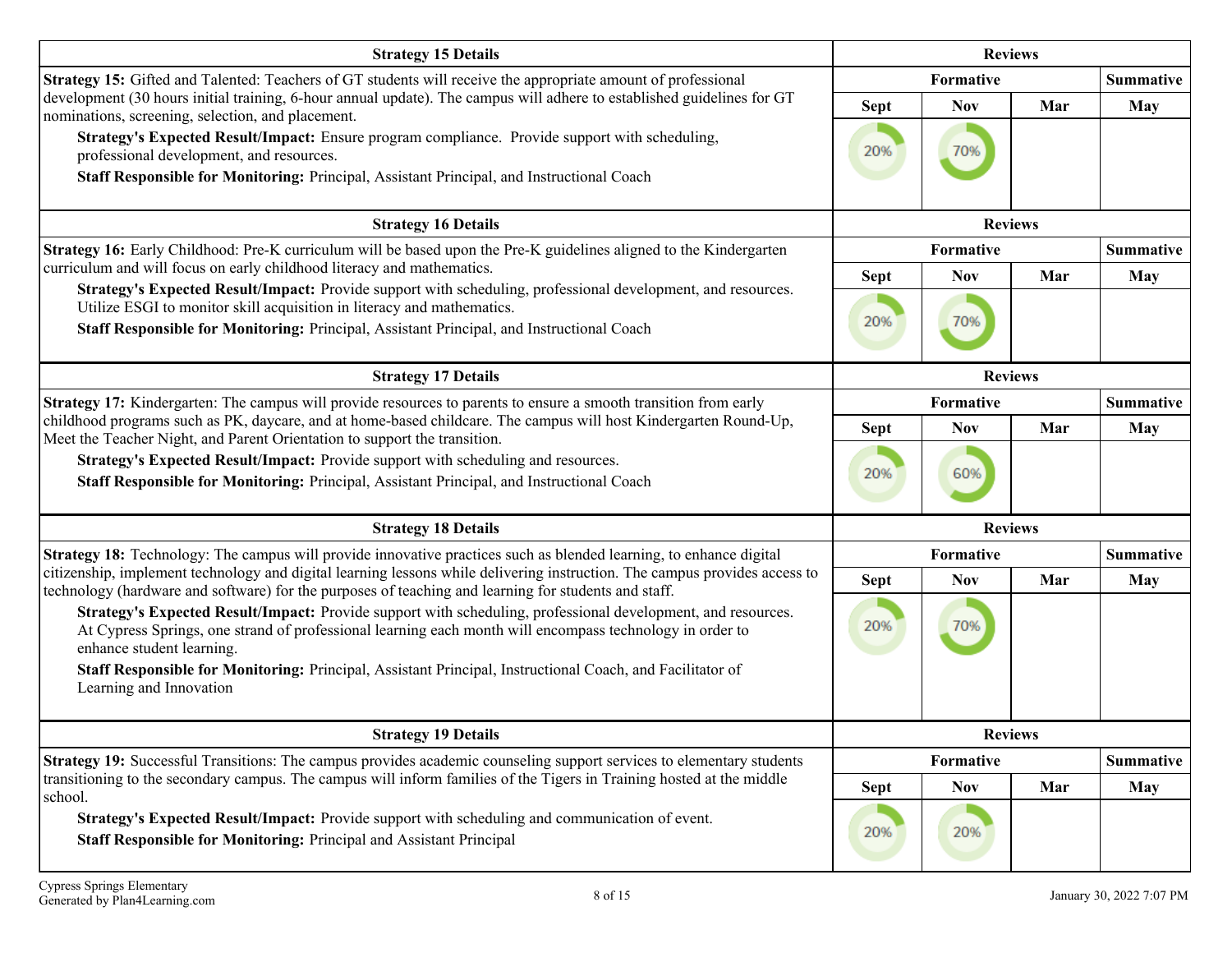<span id="page-8-0"></span>

| <b>Strategy 20 Details</b>                                                                                                                                                                                                                                                       | <b>Reviews</b>   |            |     |            |
|----------------------------------------------------------------------------------------------------------------------------------------------------------------------------------------------------------------------------------------------------------------------------------|------------------|------------|-----|------------|
| Strategy 20: Increasing Attendance, Drop-Out Prevention: The campus will monitor attendance to provide intervention,                                                                                                                                                             | <b>Formative</b> |            |     | Summative  |
| supports and a plan for the school year.                                                                                                                                                                                                                                         | <b>Sept</b>      | <b>Nov</b> | Mar | May        |
| Strategy's Expected Result/Impact: Weekly attendance reports and appropriate communication follow-up<br>(attendance letter, phone call, email, home visit). Learners experiencing attendance challenges will be reviewed<br>in MTSS for a plan of action to support the learner. | 20%              | 70%        |     |            |
| Staff Responsible for Monitoring: Principal and Assistant Principal                                                                                                                                                                                                              |                  |            |     |            |
| <b>Strategy 21 Details</b>                                                                                                                                                                                                                                                       | <b>Reviews</b>   |            |     |            |
| Strategy 21: DAEP: The campus will monitor performance data of students served in the DAEP including student groups                                                                                                                                                              | <b>Formative</b> |            |     | Summative  |
| served, attendance rates, pre- post- assessment results, dropout rates, graduation rates and recidivism rates.                                                                                                                                                                   | <b>Sept</b>      | <b>Nov</b> | Mar | <b>May</b> |
|                                                                                                                                                                                                                                                                                  | 0%               | 0%         |     |            |
| Continue/Modify<br>No Progress<br>Accomplished<br>0%                                                                                                                                                                                                                             | Discontinue      |            |     |            |

**Goal 2:** Staff Quality, Recruitment, and Retention:

Support the vision and mission of the district by placing a Life Changer in every position.

**Performance Objective 1:** The campus will hire high-quality staff, highly qualified paraprofessionals and develop, empower and sustain leaders who are committed to the vision and mission of the district.

### **HB3 Goal**

**Evaluation Data Sources:** Paraprofessional Compliance Report, TEA Equity Plan, Retention Reports, ADDs data, Increased Student Achievement

| <b>Strategy 1 Details</b>                                                                                                                                                                                                                                                                                                                                                                                                                                                                  | <b>Reviews</b> |            |     |                  |
|--------------------------------------------------------------------------------------------------------------------------------------------------------------------------------------------------------------------------------------------------------------------------------------------------------------------------------------------------------------------------------------------------------------------------------------------------------------------------------------------|----------------|------------|-----|------------------|
| <b>Strategy 1:</b> Attract/Retain Staff: The campus will attract and retain highly qualified teachers for instruction and                                                                                                                                                                                                                                                                                                                                                                  | Formative      |            |     | <b>Summative</b> |
| intervention/tutorials. The teacher mentoring system will be used to support and retain teachers.                                                                                                                                                                                                                                                                                                                                                                                          | <b>Sept</b>    | <b>Nov</b> | Mar | May              |
| Strategy's Expected Result/Impact: The campus will utilize a rigorous hiring practice to attract staff that have<br>an aligned vision and core beliefs for student learning. New staff will partner with a mentor for ongoing support<br>throughout the year. The campus leadership team will meet quarterly with new staff to identify areas of support<br>and to celebrate accomplishments.<br>Staff Responsible for Monitoring: Principal, Assistant Principal, and Instructional Coach |                | 75%        |     |                  |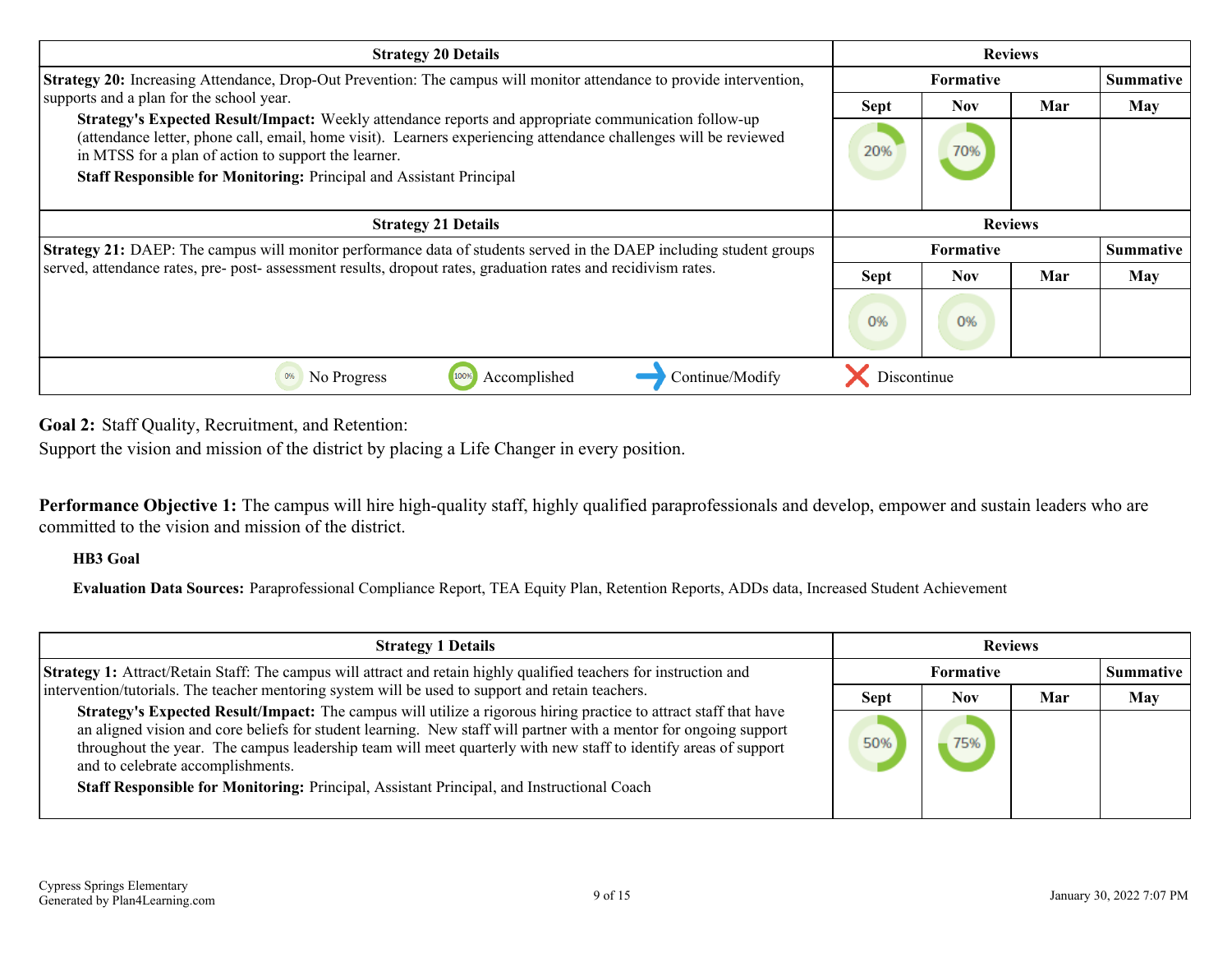<span id="page-9-0"></span>

| <b>Strategy 2 Details</b>                                                                                                                                                                                                                                                                                                | <b>Reviews</b>   |                |     |                  |
|--------------------------------------------------------------------------------------------------------------------------------------------------------------------------------------------------------------------------------------------------------------------------------------------------------------------------|------------------|----------------|-----|------------------|
| <b>Strategy 2:</b> Professional Development: The campus will provide information and access to professional development for                                                                                                                                                                                              | Formative        |                |     | <b>Summative</b> |
| teachers, administrators, paraprofessionals, and other staff as needed. The campus will host Leaders and Life Changers for<br>Professional Development opportunities. New teachers will attend New Teacher Orientation. Teachers will attend training                                                                    | <b>Sept</b>      | <b>Nov</b>     | Mar | May              |
| through the Reading Academies and there are calendared Professional Learning days in the DSISD School Calendar.                                                                                                                                                                                                          |                  |                |     |                  |
| Strategy's Expected Result/Impact: At Cypress Springs Elementary, monthly Synergy Sessions will include<br>professional learning. Professional learning will fall into the following strands for ongoing improvement of our<br>craft: ELAR, Math, Best Practices, and Social-Emotional Learning.                         | 20%              | 80%            |     |                  |
| Staff Responsible for Monitoring: Principal, Assistant Principal, and Instructional Coach                                                                                                                                                                                                                                |                  |                |     |                  |
| <b>Strategy 3 Details</b>                                                                                                                                                                                                                                                                                                |                  | <b>Reviews</b> |     |                  |
| Strategy 3: Professional Learning: Implement high-quality professional learning focused on the science of reading                                                                                                                                                                                                        | <b>Formative</b> |                |     | <b>Summative</b> |
| (Reading Academies) for all PreK-3rd grade teachers, leaders, and staff to build capacity in strengthening literacy skills for<br>elementary educators and align instructional practices.                                                                                                                                | <b>Sept</b>      | <b>Nov</b>     | Mar | <b>May</b>       |
| Strategy's Expected Result/Impact: Learner growth and development in literacy with targeted growth tracked<br>through diagnostic, state, and district assessments. Meeting HB 3 Early Childhood Literacy Goals.<br>Staff Responsible for Monitoring: Reading cohort leader, Director of Elementary Education, Principals | 15%              | 75%            |     |                  |
| TEA Priorities: Build a foundation of reading and math                                                                                                                                                                                                                                                                   |                  |                |     |                  |
| <b>Strategy 4 Details</b>                                                                                                                                                                                                                                                                                                |                  | <b>Reviews</b> |     |                  |
| Strategy 4: Professional Learning: Provide professional learning that emphasizes best practices in developing mathematical                                                                                                                                                                                               |                  | Formative      |     | <b>Summative</b> |
| reasoning and numeracy and align practices within math across the district.<br>Strategy's Expected Result/Impact: Learner growth in math development and targeted growth tracked through                                                                                                                                 | <b>Sept</b>      | <b>Nov</b>     | Mar | May              |
| diagnostic, state, and district assessments. Meeting HB 3 Early Childhood Math Goals.<br>Staff Responsible for Monitoring: Director of Elementary Education, Director of Secondary Education,<br>Principals, Curriculum Coordinators, Instructional Coaches, Teachers.                                                   | 15%              | 75%            |     |                  |
| Continue/Modify<br>No Progress<br>100%<br>Accomplished<br>0%                                                                                                                                                                                                                                                             | Discontinue      |                |     |                  |

**Goal 3:** School Culture, Communication, and Compliance:

All students will be educated in a safe environment that promotes collaborative and positive communication within the organization that effectively and efficiently manages operational, programmatic, and fiscal compliance.

Performance Objective 1: The campus will ensure campus/district safety, engage parents and families in frequent and ongoing communications, and utilize fiscal transparency.

**Evaluation Data Sources:** Incident Reports, Budgets, Communications, Surveys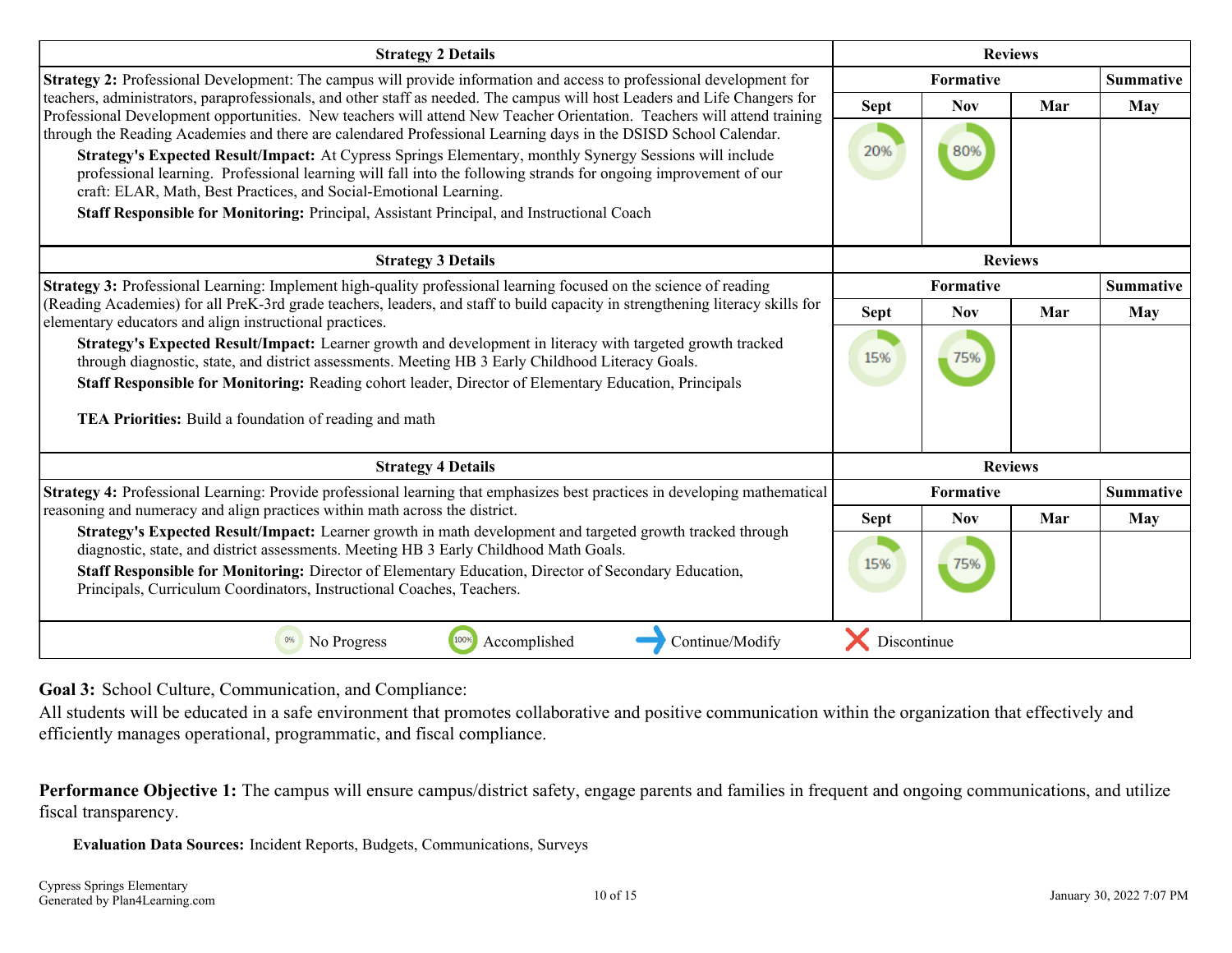| <b>Strategy 1 Details</b>                                                                                                                                                                                                                                                                                                                  | <b>Reviews</b> |                  |                |                  |
|--------------------------------------------------------------------------------------------------------------------------------------------------------------------------------------------------------------------------------------------------------------------------------------------------------------------------------------------|----------------|------------------|----------------|------------------|
| <b>Strategy 1:</b> Goal Setting (CNA/CIP): The campus has an established site-based decision making committee that focuses on                                                                                                                                                                                                              |                | <b>Formative</b> |                |                  |
| the campus improvement planning process, and carries out responsibilities such as, but not limited to, the campus calendar,<br>professional development plans, budgets, accountability requirements, drop-out and attendance rates, Federal/state<br>requirements, etc.                                                                    | <b>Sept</b>    | <b>Nov</b>       | Mar            | <b>May</b>       |
| Strategy's Expected Result/Impact: At Cypress Springs Elementary, we will meet six times during the year to<br>promote excellence in education for all students through broad-based representation. The CSES CAC provides<br>valuable input to campus teams.<br>Staff Responsible for Monitoring: Principal and Assistant Principal        | 15%            | 50%              |                |                  |
| <b>Strategy 2 Details</b>                                                                                                                                                                                                                                                                                                                  |                |                  | <b>Reviews</b> |                  |
| Strategy 2: Fiscal Compliance: To increase program effectiveness, eliminate duplication, and reduce fragmentation of                                                                                                                                                                                                                       |                | Formative        |                | <b>Summative</b> |
| instructional programs, the campus will coordinate with the district in regards to budgets and federal (TI, TII, TIII, TIV),<br>state (SCE, SAMP), and local funds to provide appropriate programs, instruction, and services to all students while<br>maximizing the impact of available resources.                                       | <b>Sept</b>    | <b>Nov</b>       | Mar            | <b>May</b>       |
| Strategy's Expected Result/Impact: Provide opportunities for feedback and input from the Campus Advisory<br>Council and utilize available data to monitor program effectiveness.                                                                                                                                                           | 15%            | 60%              |                |                  |
| Staff Responsible for Monitoring: Principal and Assistant Principal                                                                                                                                                                                                                                                                        |                |                  |                |                  |
| <b>Strategy 3 Details</b>                                                                                                                                                                                                                                                                                                                  |                |                  | <b>Reviews</b> |                  |
| Strategy 3: Public Meeting: The campus holds an annual public meeting upon receipt of campus ratings from the Texas<br>Education Agency regarding performance and the campus improvement plan.                                                                                                                                             |                | Formative        |                | <b>Summative</b> |
| Strategy's Expected Result/Impact: Ensure a public meeting is scheduled and held at the campus.                                                                                                                                                                                                                                            | <b>Sept</b>    | <b>Nov</b>       | Mar            | May              |
| Staff Responsible for Monitoring: Principal and Assistant Principal                                                                                                                                                                                                                                                                        | 0%             | 100%             | 100%           |                  |
| <b>Strategy 4 Details</b>                                                                                                                                                                                                                                                                                                                  |                |                  | <b>Reviews</b> |                  |
| Strategy 4: Student Safety: The campus will utilize district aligned communication channels with area emergency                                                                                                                                                                                                                            |                | Formative        |                | <b>Summative</b> |
| operations departments, provide training, manage security coverage, update the Emergency Operations Procedures, and<br>conduct safety/security audits. Equipment, hardware and software updates will be acquired as needed to enhance campus                                                                                               | <b>Sept</b>    | <b>Nov</b>       | Mar            | May              |
| security measures. The campus will conduct safety drills, require visitor sign in and badges, ensure perimeter doors are<br>locked and other precautions, as necessary.                                                                                                                                                                    | 30%            | 85%              |                |                  |
| Strategy's Expected Result/Impact: Ensure safety procedures are implemented and followed. The campus will<br>train staff in the Standard Response Protocol and additionally train the front office staff with volunteer check-in<br>systems, visitor check-in systems, and timely follow-up with safety concerns (door not latching, etc). |                |                  |                |                  |
| <b>Staff Responsible for Monitoring: Principal and Assistant Principal</b>                                                                                                                                                                                                                                                                 |                |                  |                |                  |
| 100%<br>0%<br>Continue/Modify<br>Accomplished<br>No Progress                                                                                                                                                                                                                                                                               | Discontinue    |                  |                |                  |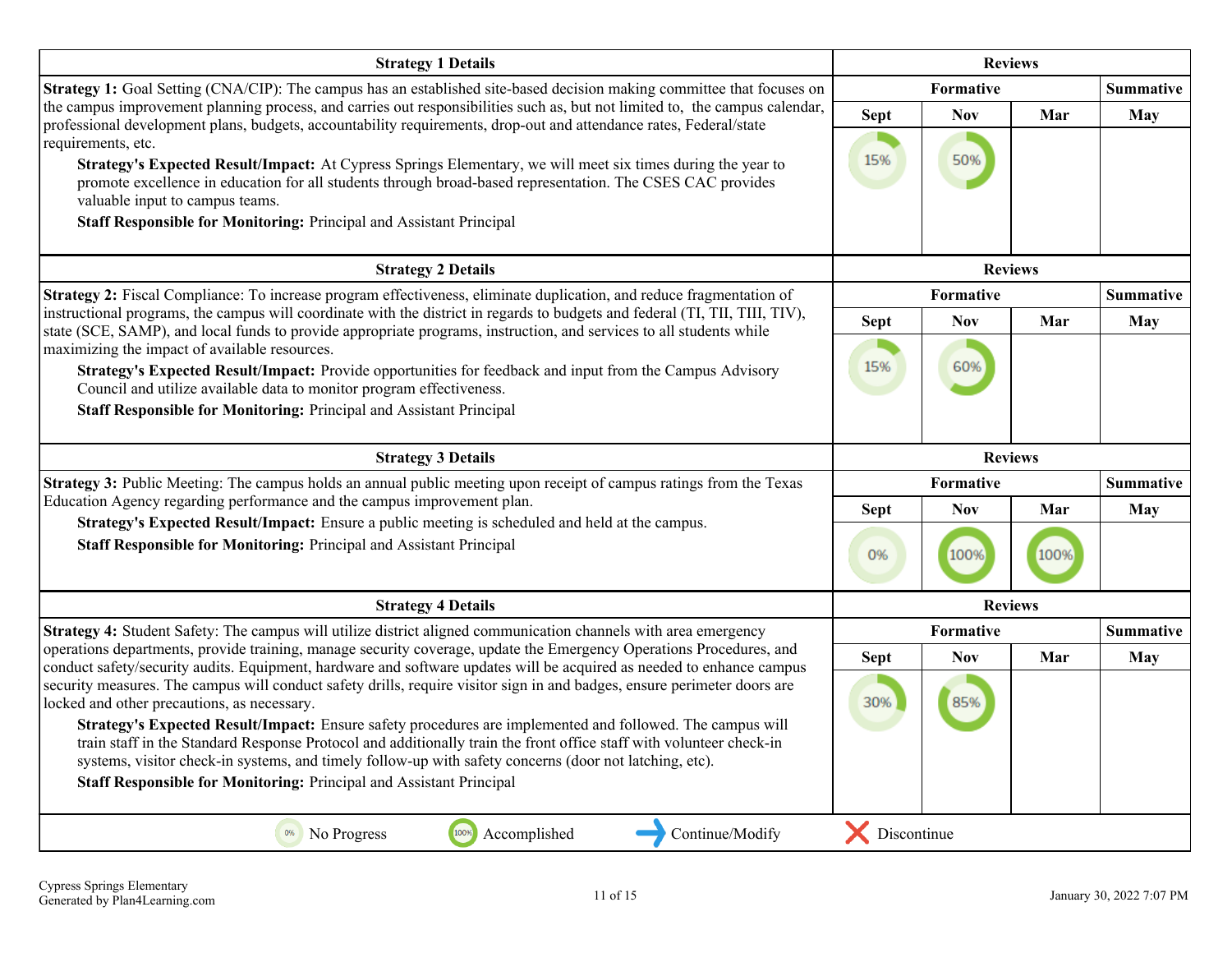<span id="page-11-0"></span>**Goal 4:** Social-Emotional, Mental, and Health Wellness:

DSISD will support and enhance students' social and emotional skills, attitudes, relationships, academic performance, and perceptions of classroom and school climate through comprehensive social-emotional/counseling and health wellness programs designed to address student needs.

**Performance Objective 1:** Promote social-emotional, mental, and health wellness for all students by increasing access to developed responsive support services as measured by surveys and feedback from students, parents, and staff.

**Evaluation Data Sources:** Survey data, response plans, counselor/MHP support data/MTSS operational reports,

| <b>Strategy 1 Details</b>                                                                                                                                                                                                                                                                                                                      | <b>Reviews</b>   |            |                |                  |
|------------------------------------------------------------------------------------------------------------------------------------------------------------------------------------------------------------------------------------------------------------------------------------------------------------------------------------------------|------------------|------------|----------------|------------------|
| <b>Strategy 1:</b> Early Intervention: The campus will follow the district provided comprehensive school counseling program and                                                                                                                                                                                                                | <b>Formative</b> |            |                | <b>Summative</b> |
| guidance services to support identified student needs regarding early mental health intervention, suicide prevention, dating<br>violence, conflict resolution, use of tobacco, and drug/violence prevention/intervention. The district will integrate best                                                                                     | <b>Sept</b>      | <b>Nov</b> | Mar            | <b>May</b>       |
| practices on positive behavior interventions and support, grief-informed and trauma-informed care.<br>Strategy's Expected Result/Impact: Students will receive services and interventions related to their presented<br>needs. Social, emotional, and academic growth will result in this responsive approach.                                 | 15%              | 75%        |                |                  |
| <b>Staff Responsible for Monitoring: Principal and Assistant Principal</b>                                                                                                                                                                                                                                                                     |                  |            |                |                  |
| <b>Strategy 2 Details</b>                                                                                                                                                                                                                                                                                                                      |                  |            | <b>Reviews</b> |                  |
| Strategy 2: Addressing Abuse: The campus will adhere to the district policy addressing sexual abuse, sex trafficking, and                                                                                                                                                                                                                      | Formative        |            |                | <b>Summative</b> |
| other maltreatment of children which includes methods for staff, student and parent awareness including prevention                                                                                                                                                                                                                             | <b>Sept</b>      | <b>Nov</b> | Mar            | May              |
| techniques and warning signs of victims, actions for the safety and counseling of the victims and CPS reporting by staff and<br>administrators.<br>Strategy's Expected Result/Impact: Equipping staff and all stakeholders with professional development will<br>assist with understanding, identifying, and responding to child maltreatment. | 55%              | 100%       |                |                  |
| <b>Staff Responsible for Monitoring: Principal and Assistant Principal</b>                                                                                                                                                                                                                                                                     |                  |            |                |                  |
| <b>Strategy 3 Details</b>                                                                                                                                                                                                                                                                                                                      |                  |            | <b>Reviews</b> |                  |
| Strategy 3: Anti-Bullying: The campus will ensure that the discipline management program provides for prevention,                                                                                                                                                                                                                              |                  | Formative  |                | <b>Summative</b> |
| intervention, and education concerning unwanted physical and/or verbal aggression, sexual harassment, cyber-bullying,<br>bullying harassment on campus, school grounds, and in school vehicles. The district maintains an anti-bullying policy and                                                                                             | <b>Sept</b>      | <b>Nov</b> | Mar            | May              |
| will increase student awareness of the tip line.<br>Strategy's Expected Result/Impact: Bullying referrals will decrease as a result of the bullying protocols and<br>policy adherence by students and staff.<br><b>Staff Responsible for Monitoring: Principal and Assistant Principal</b>                                                     | 0%               | 50%        |                |                  |
|                                                                                                                                                                                                                                                                                                                                                |                  |            |                |                  |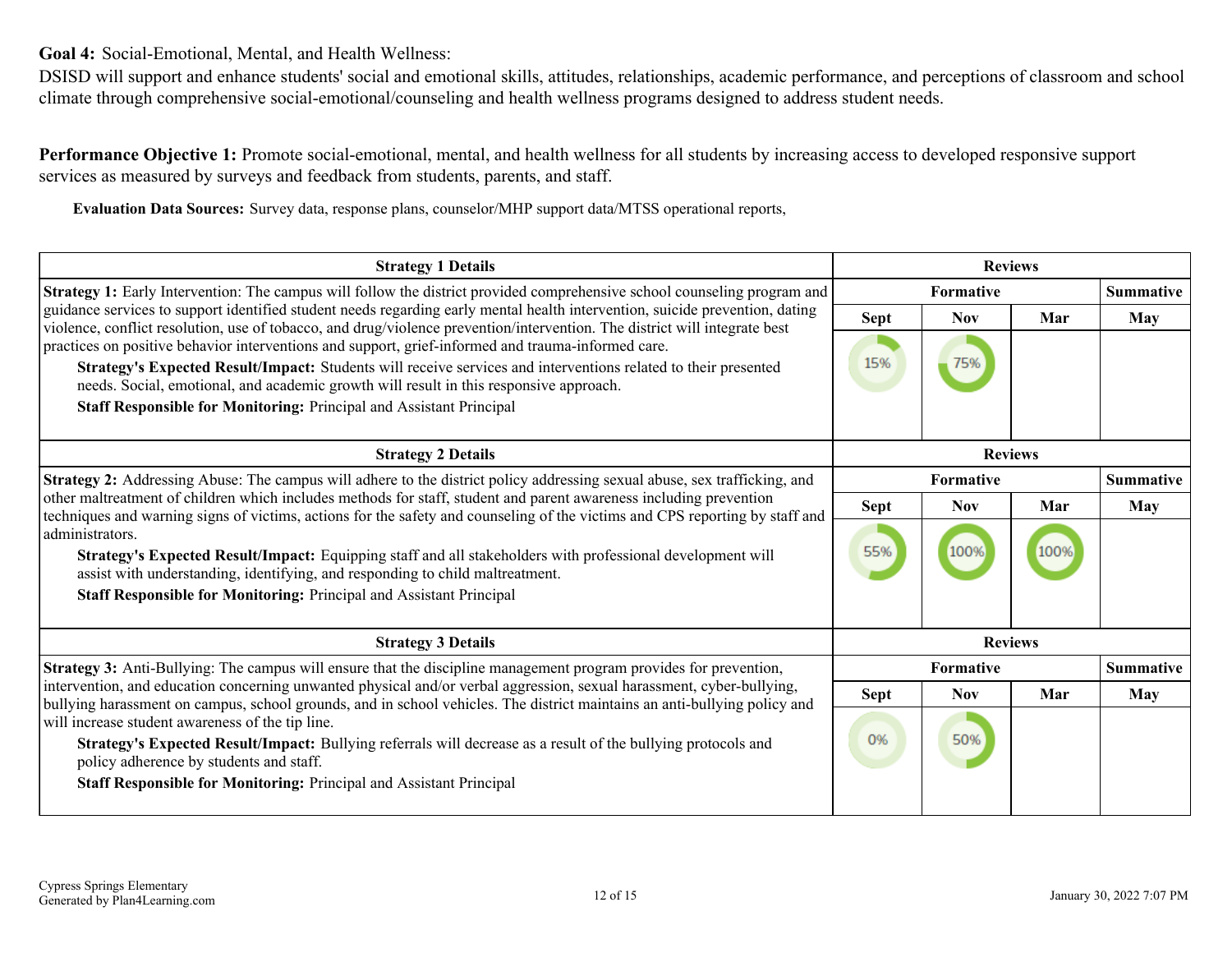<span id="page-12-0"></span>

| <b>Strategy 4 Details</b>                                                                                                                                                                                                                  | <b>Reviews</b>   |            |     |                  |
|--------------------------------------------------------------------------------------------------------------------------------------------------------------------------------------------------------------------------------------------|------------------|------------|-----|------------------|
| <b>Strategy 4:</b> SEL: Build capacity with teacher professional development of SEL and additional professional counseling                                                                                                                 |                  | Formative  |     |                  |
| support within the district to address instructional loss, isolation, and anticipated increase in emotional distress as a result of<br>the pandemic.                                                                                       | <b>Sept</b>      | <b>Nov</b> | Mar | <b>May</b>       |
| <b>Strategy's Expected Result/Impact:</b><br>Data showing increases in student sense of belonging, resilience, and self-awareness skills. Academic<br>achievement will increase.                                                           | 10%              | 50%        |     |                  |
| Staff Responsible for Monitoring: Principal and Assistant Principal                                                                                                                                                                        |                  |            |     |                  |
|                                                                                                                                                                                                                                            |                  |            |     |                  |
| <b>Strategy 5 Details</b>                                                                                                                                                                                                                  | <b>Reviews</b>   |            |     |                  |
| <b>Strategy 5:</b> SEL: Follow the district created TEKS-aligned comprehensive counseling curriculum that includes supports for                                                                                                            | <b>Formative</b> |            |     | <b>Summative</b> |
|                                                                                                                                                                                                                                            |                  |            |     |                  |
| elementary and secondary campuses.                                                                                                                                                                                                         | <b>Sept</b>      | <b>Nov</b> | Mar | May              |
| Strategy's Expected Result/Impact: Utilization of social-emotional curriculum supports within lesson design.<br>Learner growth as indicated through surveys.<br><b>Staff Responsible for Monitoring: Principal and Assistant Principal</b> | 15%              | 50%        |     |                  |

**Goal 5:** Parent Engagement:

DSISD will increase parent engagement and stakeholder involvement at both the campus and district level by making families feel welcomed through building meaningful connections and increased communication throughout the district and on all campuses.

**Performance Objective 1:** An increase in parental engagement through participation in campus/district events, positive connections to campus/district with an increase in overall communication throughout the district.

**Evaluation Data Sources:** Culture/Climate Survey results, sign-in sheets for district/campus events.

| <b>Strategy 1 Details</b>                                                                                                                                                                                                                     | <b>Reviews</b> |            |     |                  |
|-----------------------------------------------------------------------------------------------------------------------------------------------------------------------------------------------------------------------------------------------|----------------|------------|-----|------------------|
| Strategy 1: Parent and Family Engagement: The campus will educate and inform families about campus/district programs                                                                                                                          | Formative      |            |     | <b>Summative</b> |
| and services prior to the event to build capacity, understanding, and importance of parent and family engagement. A variety<br>of communication methods will be used, in a language that parent can understand, including, but not limited to | <b>Sept</b>    | <b>Nov</b> | Mar | <b>May</b>       |
| websites/social media, emails, school marquee, local newspaper communications, meet the teacher night, open house, report<br>card pickup, parent/guardian meetings, etc.                                                                      | 25%            | 85%        |     |                  |
| Strategy's Expected Result/Impact: Increased participation in events and programs noted in sign-in sheets.<br>Use of climate/culture survey data along with website analytics will support feedback on implementation.                        |                |            |     |                  |
| Staff Responsible for Monitoring: Principal and Assistant Principal                                                                                                                                                                           |                |            |     |                  |
|                                                                                                                                                                                                                                               |                |            |     |                  |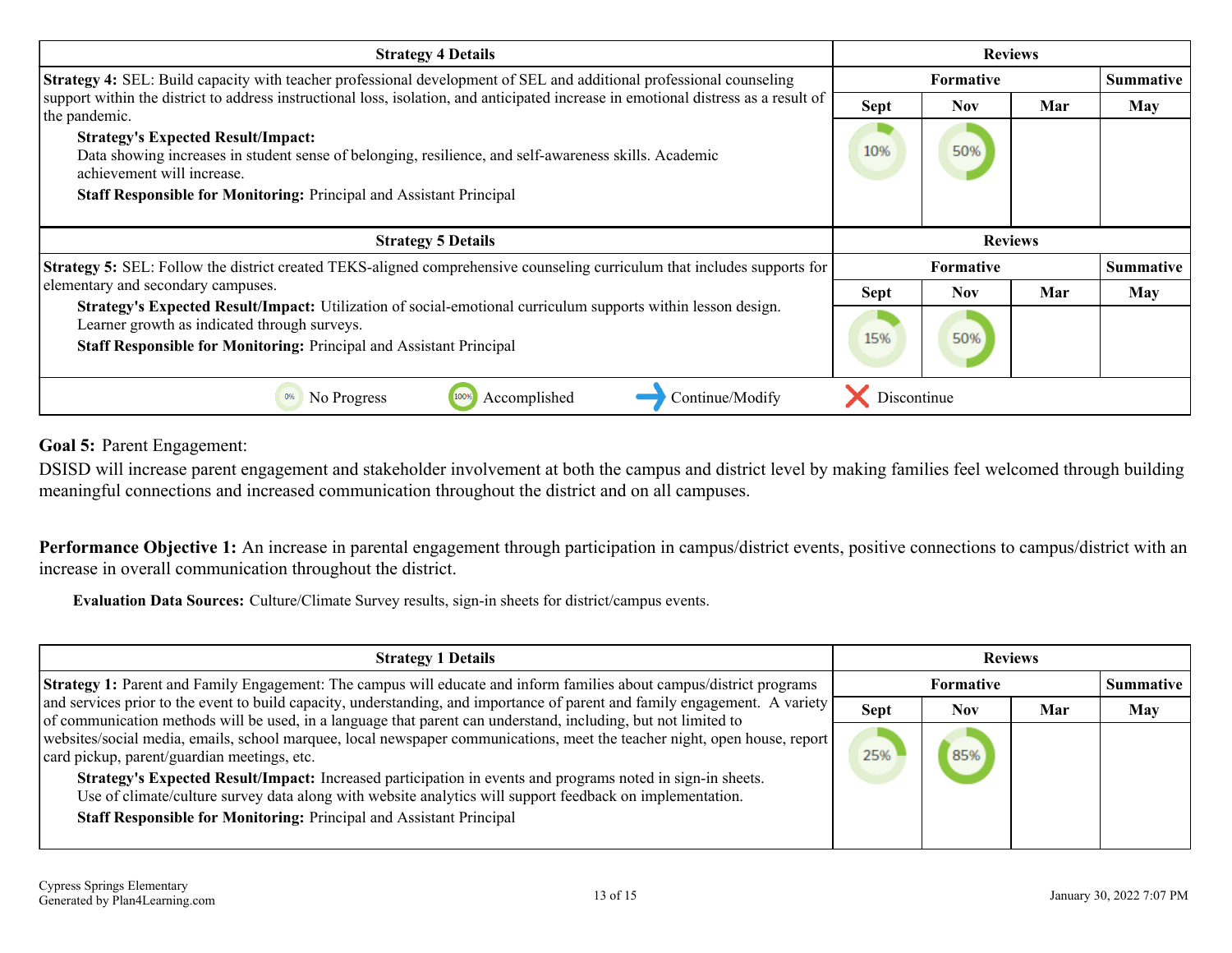| <b>Strategy 2 Details</b>                                                                                                                                                                                                              | <b>Reviews</b> |           |     |     |  |
|----------------------------------------------------------------------------------------------------------------------------------------------------------------------------------------------------------------------------------------|----------------|-----------|-----|-----|--|
| <b>Strategy 2:</b> Communicating Student Achievement to Parents: The campus will provide consistent, timely, and accurate                                                                                                              |                | Formative |     |     |  |
| communication to parents on individual student achievement data through a variety of methods such as, but not limited to<br>student work samples, progress report updates, report cards, parent-teacher conferences, phone calls, etc. | <b>Sept</b>    | Nov       | Mar | May |  |
| Strategy's Expected Result/Impact: Increased partnerships with parents and families and an increase in student<br>achievement and supporting the whole child.<br>Staff Responsible for Monitoring: Principal and Assistant Principal   | 30%            |           |     |     |  |
| Continue/Modify<br>No Progress<br>Accomplished                                                                                                                                                                                         | Discontinue    |           |     |     |  |

**Goal 5:** Parent Engagement:

DSISD will increase parent engagement and stakeholder involvement at both the campus and district level by making families feel welcomed through building meaningful connections and increased communication throughout the district and on all campuses.

**Performance Objective 2:** Increase communication initiatives to strengthen open and transparent two-way communication with all stakeholders.

**Evaluation Data Sources:** Utilize data from relevant surveys and feedback, sign-in sheets, community feedback.

| <b>Strategy 1 Details</b>                                                                                                                                                                                   | <b>Reviews</b> |                  |     |            |
|-------------------------------------------------------------------------------------------------------------------------------------------------------------------------------------------------------------|----------------|------------------|-----|------------|
| <b>Strategy 1:</b> Increase opportunities for authentic engagement of parents, residents, community members, and business                                                                                   | Formative      |                  |     | Summative  |
| partners.                                                                                                                                                                                                   | <b>Sept</b>    | <b>Nov</b>       | Mar | May        |
| Strategy's Expected Result/Impact: Review of increased partnerships and engagement through events,<br>promotions, social media, etc.<br>Staff Responsible for Monitoring: Principal and Assistant Principal | 25%            | 75%              |     |            |
|                                                                                                                                                                                                             |                |                  |     |            |
| <b>Strategy 2 Details</b>                                                                                                                                                                                   |                | <b>Reviews</b>   |     |            |
| <b>Strategy 2:</b> Ensure transparency, clarity, frequency, and timeliness of internal and external communications.                                                                                         |                | <b>Formative</b> |     | Summative  |
| Strategy's Expected Result/Impact: Increased clarity and consistency with district and school communication<br>as evidenced through community and climate surveys and feedback.                             | <b>Sept</b>    | <b>Nov</b>       | Mar | <b>May</b> |